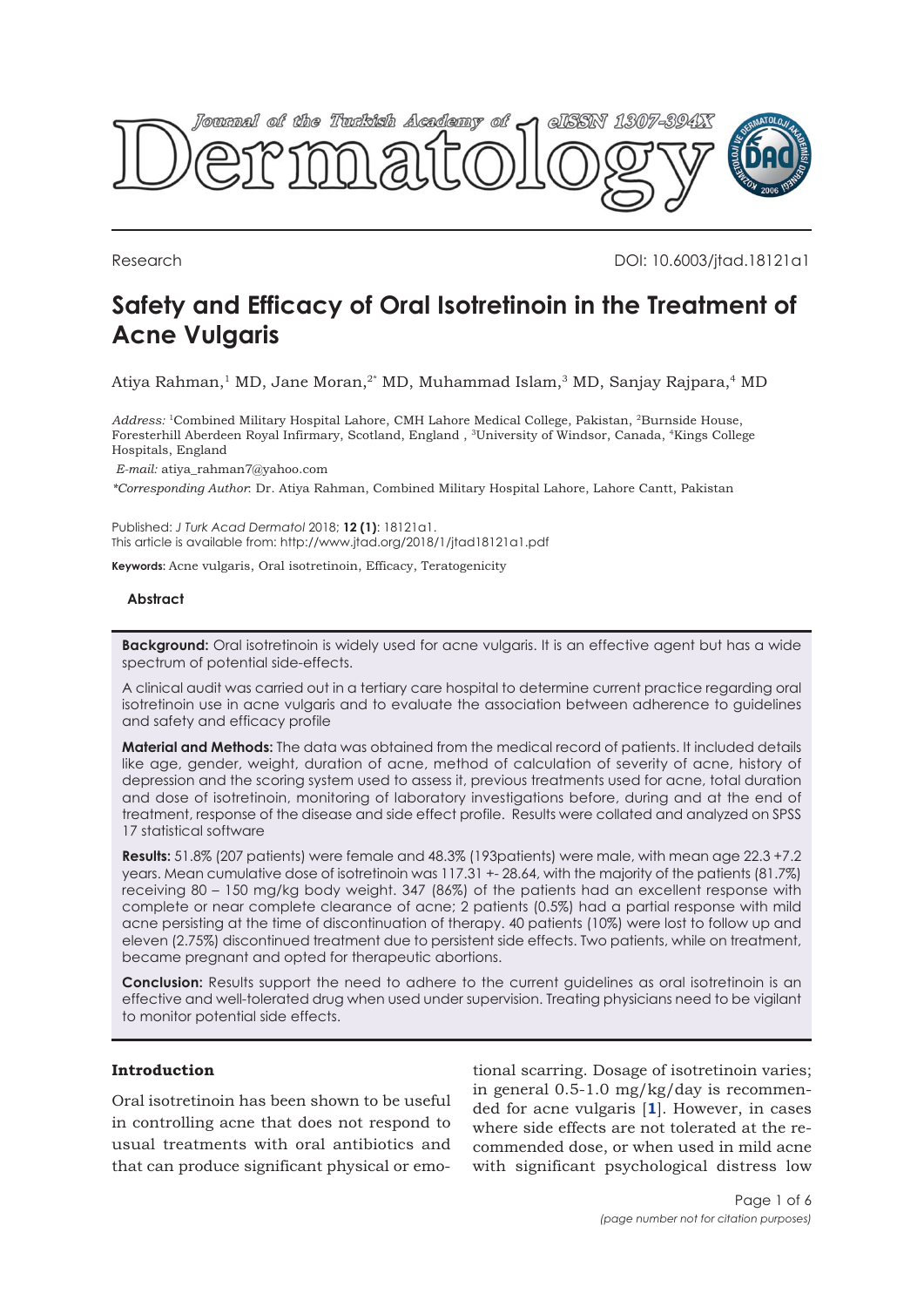<span id="page-1-0"></span>dose and/or intermittent treatment have been advocated in medical literature [**[2, 3, 4](#page-4-0)**].

A clinical audit was carried out in a tertiary care hospital to determine current practice regarding oral isotretinoin use in acne vulgaris; whether oral retinoids are being admini stered according to clinical guidelines recommended by British Association of Dermatol ogists in 2010 [**[5](#page-4-0)**] and to evaluate the association between adherence to guidelines and safety and efficacy profile.

## **Material and Methods**

The clinical audit was conducted in a single tertiary care hospital, Aberdeen Royal Infirmary, Scotland. The data was obtained from the medical record of 400 patients of acne vulgaris who received oral isotretinoin from the period 2010 - 2013. Ethics approval was not sought, since identifiable data were not requested from participants, as per the policy of the hospital. Data was collected on demographic details like age, gender, weight, duration of acne, method of calculation of severity of acne, history of depression and the scoring system used to assess it, previous treatments used for acne, total duration and dose of isotretinoin, monitoring of laboratory investigat ions before, during and at the end of treatment, response of the disease and side effect profile. Results were collated and analyzed on SPSS 17 statistical software.

#### **Results**

Total of 400 patients' data was obtained. 51.8% (207 patients) were female and 48.3% (193patients) were male, with mean age 22.3 +7.2 years. The youngest patient was 13-year-old while the oldest was of 53 years. The average weight of the p atients was 68.33 +- 13.08 kg with a minimum weight of 42 kg and maximum of 135 kg. The general mood and inquiry about depression was documented in each patients' medical record prior to initiating therapy and on subsequent visits. However, the objective assessment of depression by Harvard National Depression Screening Day Scale (HANDS) [**[6](#page-4-0)**] scoring system was done in 269 (67.3%) patients before initiation of treatment and by the third visit only 162 patients (60.2% of the original 269 on whom HANDS was administered) were assessed with it. 24 patients (6%) gave past history of depression and 11(2.75%) patients were suffering from depression and were on antidepressants at the time of initiation of oral isotretinoin.

Patients' acne was graded into four types; mild, moderate, severe and very severe, based on global facial acne severity scale [**[7](#page-4-0)**] in all patients. The objective scoring by Global Acne Grading System (GAGS) [**[8](#page-4-0)**] was done in 230 (57.5%) patients. Taking into consideration all 400 patients, 31 (7.8%) had mild acne, 237 (59.3%) had moderate, 129 (32.2%) had severe and 3 (0.8%) had very severe acne. All the patients had been treated with topical therapies and oral antibiotics in the past; 72 (18%), nearly one fifth, had taken oral isotretinoin course in the past.

Laboratory investigations like complete blood count, serum liver function tests and serum lipid profile were done at the beginning of treatment and then after every two months. The female patients were counseled to prevent pregnancy during treatment and for a month after stopping the drug. Before the commencement of therapy, urine for pregnancy test and serum beta HCG levels were done and repeated monthly during treatment and finally a month after stopping treatment.

Out of the total 400 patients forty (10%) were lost to follow up and eleven (2.75%) of the patients discontinued treatment due to side effects. Thus, a total of 349 patients completed acne course. There was a variation in the dose of isotretinoin recei ved by the patients. Mean dose was 117.31 +- 28.64, minimum dose of 48 and maximum was 263.64/kg body weight. Different cumulative doses of isotretinoin were used by the dermatologists for different grades of acne. To analyze the data, while computing the results four groups were created depending on the cumulative oral isotretinoin dose: Group I comprised of patients who received <80mg/kg of the drug, Group II of patients who received  $80 - 119$  mg/kg of the drug, Group III of patients who received  $120 - 149$  mg/kg and

**Table 1.** Different Groups of Patients Based on Cumulative Dose of Isotretinoin in mg/kg body weight (n=349)

| Group | Dose (mg/kg body<br>weight) | No of patients | Percent | <b>Cumulative percent</b> |
|-------|-----------------------------|----------------|---------|---------------------------|
|       | < 80                        | 27             | 7.7     | 7.7                       |
| Н     | $80 - 119$                  | 158            | 45.3    | 53.0                      |
| III   | $120 - 149$                 | 127            | 36.4    | 89.4                      |
| IV    | >149                        | 37             | 10.6    | 100                       |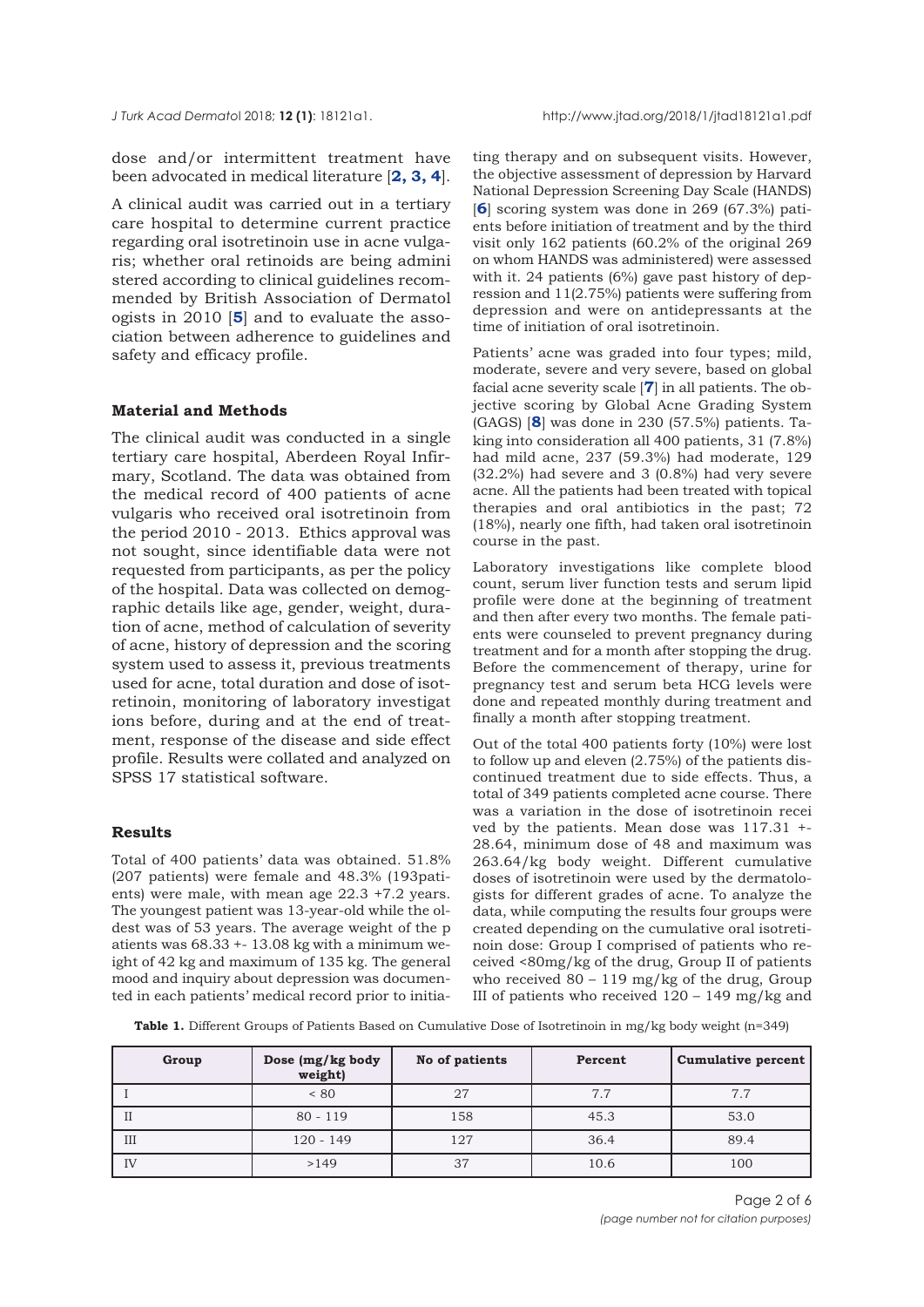Group IV of patients who received >150 mg/kg of the drug, shown in (**[Table 1](#page-1-0)**). Majority of the patients (81.7%) fell in groups II and III. Patients took isotretinoin treatment for a mean duration of 6.7 +\_ 1.5 months. Mean duration for groups I, II, III and IV were 4.9, 6.3, 7.2 and 7.6 respectively. Clinical response was graded as excellent, partial or poor. Clinical improvement was measured as excellent (when there was either complete clearance or almost complete clearance with less than five acne lesions at the time of stopping treatment), partial (mild acne at the time of stopping treatment) and poor (moderate to severe acne at the time of stopping treatment). Taking into account all 400 patients 347 (86%) of the patients had an excellent response with complete or near complete clearance of acne; 2 patients (0.5%) had a partial response with mild acne persisting at the time of discontinuation of therapy. 40 patients (10%) were lost to follow up and eleven (2.75%) discontinued treatment due to persistent side effects. The side effect profile is shown in (**Table 2**). The patients who had to discontinue the drug due to side effects are shown in (**[Table 3](#page-3-0)**). Two female patients while on treatment became pregnant and both opted for therapeutic abortion.

There were 11 patients of depression at the start of the treatment. Five patients (45.45%) either had

no effect on depression or their depression got better once the acne started improving. In three patients (27.3%) the symptoms worsened and their medication dose was increased and in one patient treatment had to be discontinued. Three patients (27.7%) were lost to follow up. Six patients became depressed while on treatment and had to take antidepressants. Half of them opted to discontinue isotretinoin because of worsening depression. As many as 36 (9%) of the patients reported some mood change/ not feeling their usual self.

## **Discussion**

Oral isotretinoin is widely used for acne vulgaris since the early 1980s and since then it has shown to be extremely effective for severe and persistent acne. In fact, the drug is unrivalled in clinical efficacy and remission cap ability for acne treatment [**[9](#page-4-0)**]. The drug administration requires appropriate monitoring and continued vigilance for safety concerns. We have examined the study results in the light of isotretinoin guidelines prepared by British Association of Dermatologists [**[5](#page-4-0)**]. Conforming to the guidelines; isotretinoin is being prescribed by Consultant led team

| Side effect              | No of patients | Percentage |
|--------------------------|----------------|------------|
| None                     | 14             | 1.4        |
| Dryness of skin          | 382            | 95.5       |
| Dryness of lips          | 380            | 95         |
| Depression               | 6              | 1.5        |
| Headache                 | 21             | 5.3        |
| Musculoskeletal symptoms | 69             | 17.3       |
| Nose bleeds              | 46             | 11.5       |
| Mood changes             | 36             | 9.0        |
| Abnormal lipid profile   | 9              | 2.3        |
| Abnormal liver profile   | 5              | 1.3        |
| Photosensitivity         | $\overline{7}$ | 1.8        |
| Nausea, vomiting         | $\mathbf{1}$   | 0.3        |
| Insomnia                 | $\overline{2}$ | 0.5        |
| Flushing                 | $\mathbf{1}$   | 0.3        |
| Uveitis                  | $\mathbf{1}$   | 0.3        |
| Alopecia                 | 2              | 0.5        |
| Irregular menstruation   | $\mathbf{1}$   | 0.3        |
| Weight gain              | $\mathbf{1}$   | 0.3        |

Table 2. Percentage of Patients Exhibiting Different Side Effects of Oral Isotretinoin (n=400)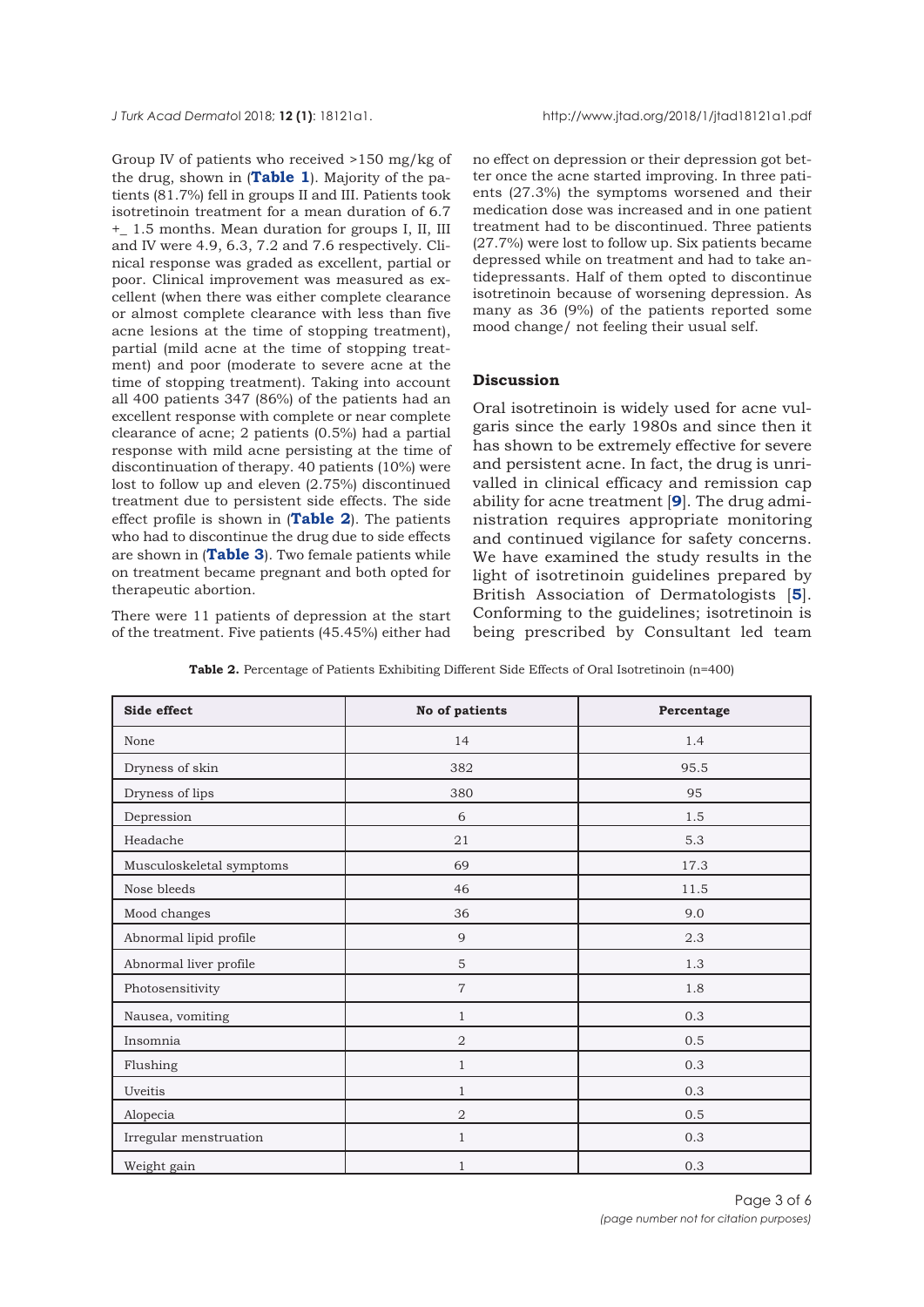<span id="page-3-0"></span>

| Side effect                 | No of patients discontinuing treatment |  |
|-----------------------------|----------------------------------------|--|
| Depression/low mood         | 4                                      |  |
| Musculoskeletal symptoms    | $4*$                                   |  |
| Nose bleeding               | $2*$                                   |  |
| Uveitis, photosensitivity   |                                        |  |
| Dryness, bleeding from lips |                                        |  |

**Table 3.** Table Indicating the Reason to Discontinue Isotretinoin (n=11)

only, comprising the following: consultants, dermatology trainees, non-consultant career grades, accredited GPs with special interest and dermatology specialist nurses.

Isotretinoin is being prescribed in different doses. It has been advocated that low dose regimens are better tolerated and effective in inducing acne clearance. Many of the adverse effects are dose dependent and appropriate low dosing may mitigate them [**[2, 3](#page-4-0), [4](#page-4-0)**]. The down side of low dosing is the possibility that lesser exposures have demonstrated a higher risk of earlier recurrence of acne vulgaris [**[10](#page-4-0)**]. It has been suggested that although a threshold dose of  $120 - 150$  mg/kg is widely regarded as increasing remission potential the optimal cumulative doses required to induce remission appears to vary with severity [**[11](#page-4-0)**]. Blasiak et al [**[12](#page-4-0)**]. exposed their patients to significantly higher cumulative doses. They found that patients receiving 220 mg/kg or more had a significantly decreased risk of relapse, with no significant increase in adverse effects. This audit also reflects that the ideal dosing regimen is unknown. A variation in prescribing cumulative doses was seen. This may also be due to the fact that the drug has been used for treating mild to moderate acne associated with psychological morbidity.

It is well documented that isotretinoin is a potent teratogen and female patients should avoid pregnancy during and for at least one month after the end of the treatment [**[13](#page-4-0)**]. Isotretinoin exposure during pregnancy can lead to a range of severe craniofacial, cardiac, CNS abnormalities and increased rates of spontaneous abortion. Despite the well documented teratogenic hazard many studies have shown poor adherence to pregnancy prevention guidelines [**[14](#page-4-0), [15, 16](#page-4-0)**]. During our study period 2 of total 193 (1.04%) patients became pregnant. The hospital follows the Pregnancy

Prevention Programme (PPP) that has been adopted by the Medicines and Healthcare Products Regulatory Agency (MHRA). The medical notes r ecord the menstrual and sexual history/behavior. Practically every woman had received information of the methods of contraception, about the risks of teratogenicity with isotretinoin and they had signed the form to confirm that they had received information of the teratogenic risk of the drug and methods of contraception. Females did not get extended periods of treatment without having pregnancy tests performed. They were given a 30 day supply on each visit after medically supervised pregnancy testing.

It is well known that the drug crosses the blood brain barrier; can cause benign intracranial hypertension and headache. This lays down the theoretical basis for mood alteration [[17](#page-4-0)]. Among the possible side effects of isotretinoin, depression, suicidal ideation and suicide are important aspects not to be ignored [**[18](#page-5-0)**]. The iPLEDGE consenting warns about the risk of depression and suicidal ideation, there is no recommendation for screening tools [**[19](#page-5-0)**]. The BAD guidelines [**[5](#page-4-0)**]. have suggested more extensive screening using a validated questionnaire like the Beck questionnaire [**[20](#page-5-0)**]. the HANDS questionnaire [**[6](#page-4-0)**]. or the six-question screening tool [**[21](#page-5-0)**]. In this audit period all the medical notes showed that the patients were questioned about mood and present and/or past history of depression. However, HANDS scoring was done in 67% only. It is recommended that a scoring system or any uniform question screening tool should be employed to efficiently screen for depression before and during isotretinoin use. The complex relationship between acne and depression was seen during the audit as has been noted before in medical literatur e. Although heavily implicated with mood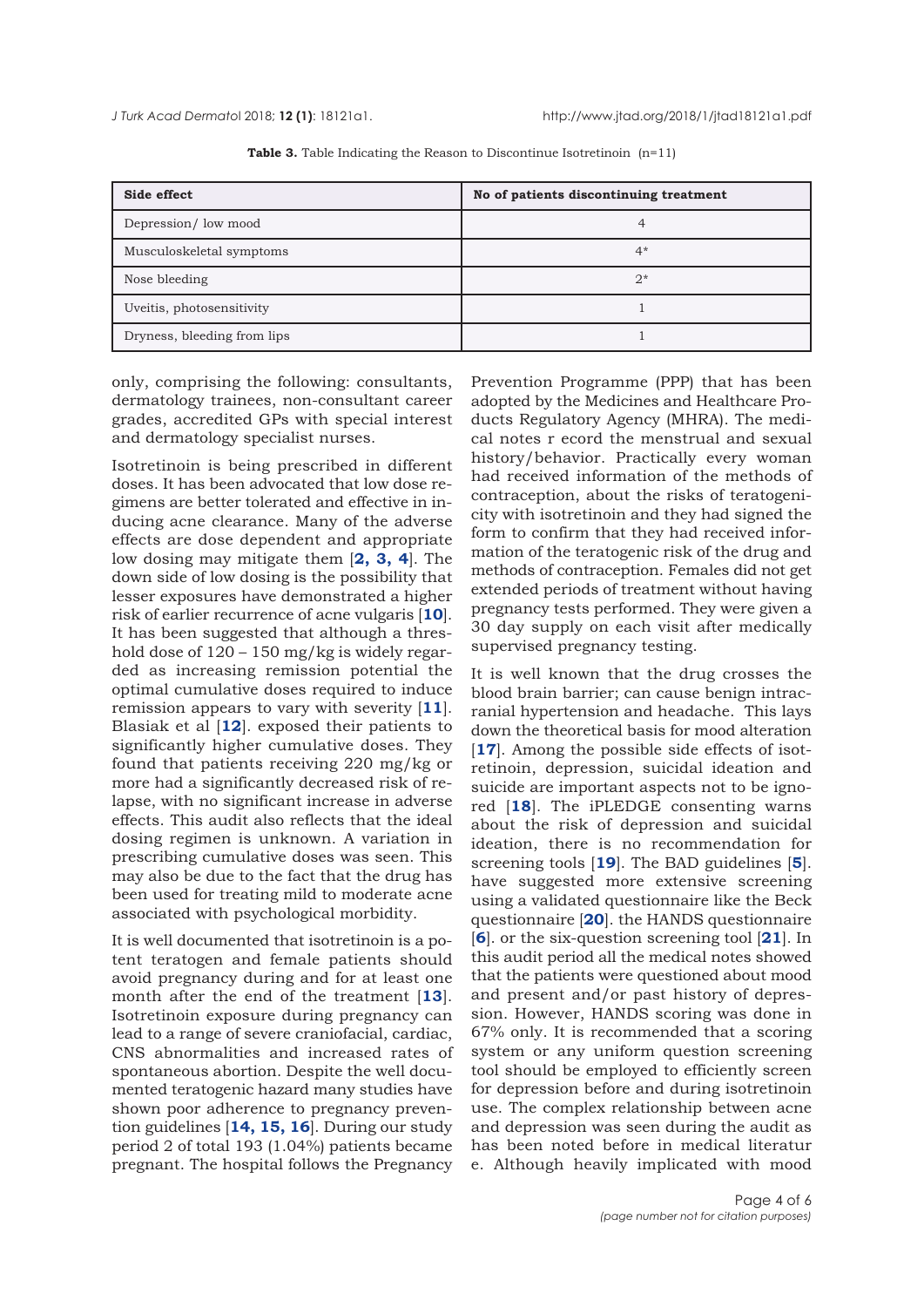<span id="page-4-0"></span>change and depression there are studies that suggest that as oral isotretinoin clears the acne it causes significant reduction in depression scores [**[22](#page-5-0)**]. Others have refuted that the evidence linked with depression and suicidal ideation is weak [**[23](#page-5-0)**].

The proportion of patients with laboratory abnormalities in liver function and lipid profile was low. This result is similar to the systematic review and meta-analysis done by Lee et al [[24](#page-5-0)]. which concluded that the evidence does not support monthly laboratory testing for use of standard doses of oral isotretinoin for the standard patient with acne. Simultaneously, there is data suggesting that the development of hyperlipidemia during treatment may be a marker for the development of significant hyperlipidemia in later life [**[25](#page-5-0)**].

# **Conclusion**

This audit contributes that there is abstruseness regarding optimization to maximize response while minimizing the potential for avoidable adverse events. Patients with mild to moderate acne may achieve complete healing of the lesions with doses much less than the classical recommended ones. This may incur lesser burden of cost as well as less chances of side effects. Oral isotretinoin is a well-tolerated drug and only a small percentage of patients had to discontinue medicine due to its side effects. The relationship between isotretinoin treatment for acne and depression is complex with cases depression getting better as their acne improved and some having to stop medicine because of worsening acne. The audit indicates that standardized approach/authentic tool to measure depression in patients are imperative. The tool should be simple and effective to be implemented easily in the OPD. Despite rigorous measures to avoid pregnancy in women of child bearing age, two female patients got pregnant indicating more needs to be done. Dermatologists need to adhere to the current guidelines as oral isotretinoin is an effective and well-tolerated drug when used under supervision.

#### **References**

1. Layton A M, Dreno B, Gollnick HPM, Zouboulis CC. A review of the European Directive for prescribing systemic isotretinoin for acne vulgaris JEADV 2006; 20: 773 –776. PMID:16898895

- 2. Mandekou-Lefaki I, Delli F, Teknetzis A. Low-dose schema of isotretinoin in acne vulgaris. Int J Clin Pharmacol Res 2003; 23:41–46. PMID:15018017
- 3. Amichai B, Shemer A, Grunwald MH. Low-dose isotretinoin in the treatment of acne vulgaris. J Am Acad Dermatol 2006; 54: 644–646. PMID:16546586
- 4. Kaymak Y, Ilter N. The effectiveness of intermittent isotretinoin treatment in mild or moderate acne. J Eur Acad Dermatol Venereol 2006; 20: 1256–1260. PMID:17062042
- 5. Goodfield M.J.D, Cox N H, Bowser A. et al. Advice on the safe introduction and continued use of isotretinoin in acne in the U.K. 2010. Br J Dermatol 2010; 162: 1172–1179. PMID:21250961
- 6. Baer L, Jacobs DG, Meszler-Reizes J. et al. Development of a brief screening instrument: the HA NDS. Psychother Psychosom 2000; 69: 35-41. PMID:10601833
- 7. Hayashi N, Akamatsu H, Kawashima M. Establishment of grading criteria for acne severity. J. Dermatol 2008; 35: 255-260. PMID:18477223
- 8. Doshi A, Zaheer A, Stiller M. A comparison of current acne grading systems and proposal of a novel system. Int J Dermatol 1997; 36: 416-418. PMID:9248884
- 9. Tan J, Boyal S, Desai K, Knezevic S. Oral Isotretinoin: New Developments Relevant to Clinical Practice. Dermatol Clin 2016; 34: 175-184. PMID:27015777
- 10. Del Rosso, JQ.Face to Face with Oral Isotretinoin. A Closer Look at the Spectrum of Therapeutic Outcomes and Why Some Patients Need Repeated Courses. J Clin Aesthet Dermatol 2012; 5: 17–24. PMID:23198008
- 11. Tan J, Knezevic S, Boyal S, Waterman B, Janik T. Evaluation of Evidence for Acne Remission With Oral Isotretinoin Cumulative Dosing of 120-150 mg/kg. J Cutan Med Surg 2016; 20: 13-20. PMID:26187395
- 12. Blasiak RC, Stamey CR, Burkhart CN, Lugo-Somolinos A, Morrell DS. High-dose isotretinoin treatment and the rate of retrial, relapse, and adverse effects in patients with acne vulgaris. JAMA Dermatol 2013; 149: 1392-1398. PMID:24173086
- 13. Rosa FW. Teratogenicity of isotretinoin. Lancet 1983; 2: 513. PMID:6136666
- 14. Azoulay L, Oraichi D, Bérard A. Patterns and utilization of isotretinoin from 1984 to 2003: Is there need for concern? Eur J Clin Pharmacol 2006; 62: 667- 674. PMID:16791584
- 15. Crijns HJ, Strauss SM, Gispen-de Vied C, et al. Compliance with pregnancy prevention programmes of isotretinoin in Europe: a systematic review. Br J Dermatol 2011; 164: 238-244. PMID:20716214
- 16. Henry D, Dormuth C, Winquist B. et al. Occurrence of pregnancy and pregnancy outcomes during isotretinoin therapy. CMAJ 2016; 188(10): 723 – 730. PMID:27114489
- 17. O'Reilly KC, Shumake J, Gonzalez-Lima F et al. Chronic administration of 13-cis-retinoic acid increases depression-related behavior in mice. Neuropsychopharmacology 2006; 31: 1919–1927. PMID:16395305
- 18. Ludot M, Mouchabac S, Ferreri F. Inter-relationships between isotretinoin treatment and psychiatric disor-